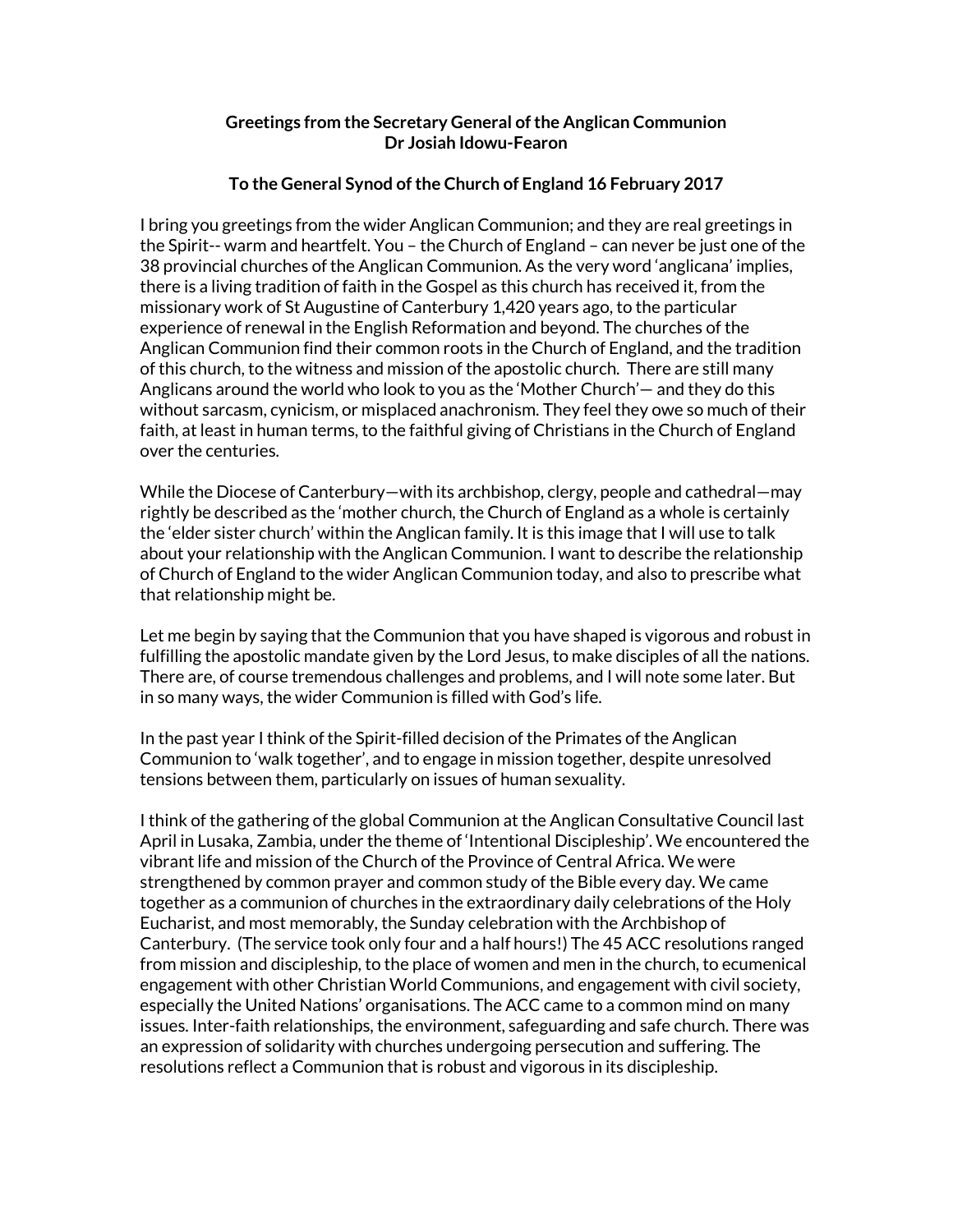Within the Anglican Communion the Gospel is being proclaimed by church after church, in nation after nation and the Gospel is being received in faith. The Body of Christ is growing, if not everywhere, at least widely. There is much effective evangelism, mission and discipleship. The Scriptures are being translated and read. Schools are being built and children taught to find a path to a steadier life in this topsy-turvy system of not-verybenign economics and politics.

In many places communities are being strengthened in common purpose and action by Christian leaders. The churches in many divided and conflicted regions are proving to be sources of reconciliation —sometimes the only ones,—as we see in such inspiring ways in Burundi and South Sudan. Anglicans work with other Christians—in Africa, in Asia and elsewhere—with an openness and cooperative spirit; they reach out to people of other religions while rooted in their own Christian tradition.

Finally, we cannot forget that Anglicans, together with sister and brother Christians in many places, are persecuted for their faith to the point of martyrdom. They bear costly witness to Christ in the midst of horrendous violence, and are willing to speak the very name of Jesus in the face of murderous hostility.

In the midst of all of this, churches around the Anglican Communion are working together. In The Gambia, a mostly-Muslim country, Canadian Anglicans from Wycliffe College, Toronto -- working with Americans, Koreans and local people -- have founded the first Christian studies programme at a Gambian university. In East Asia, Anglicans from Singapore are giving a lead in primary evangelism, teaching, and community-building in Laos, Vietnam, and Thailand. They are being joined in this mission work by Chinese and Indian Christians. In Haiti, Anglican and other churches are working with members of The Episcopal Church.

There are two broader expressions of mission together across the Communion. The first is the Anglican Alliance, which brings together Anglican expertise and capacity from around the world to engage in relief, development and advocacy, often with global ecumenical partners and non-governmental organisations (NGOs).

The second area is the many companion diocesan relationships that criss-cross the Anglican Communion. Many English dioceses have long-standing links around the world, and have learned that blessing and enrichment flow in both directions where true companionship is developed. These partnerships give tangible expression to what it means to be a communion of churches. It is a great joy and surprise to see the extent of such diocesan cooperation, which flourishes even when the provinces to which the two dioceses belong may be divided by serious disagreement on issues of human sexuality.

Many of the seeds of missionary vigour were first planted by the Church of England over the past 300 years. I think of the English missionaries and mission societies, the laity, priests and bishops, who worked for the building up of Anglican churches around the world. Their prayers, their formation, and their sacrificial offering of material resources were vital. This is a wonderful, if complex, story that I hope will never be forgotten. But it is also a story that continues within new contours today.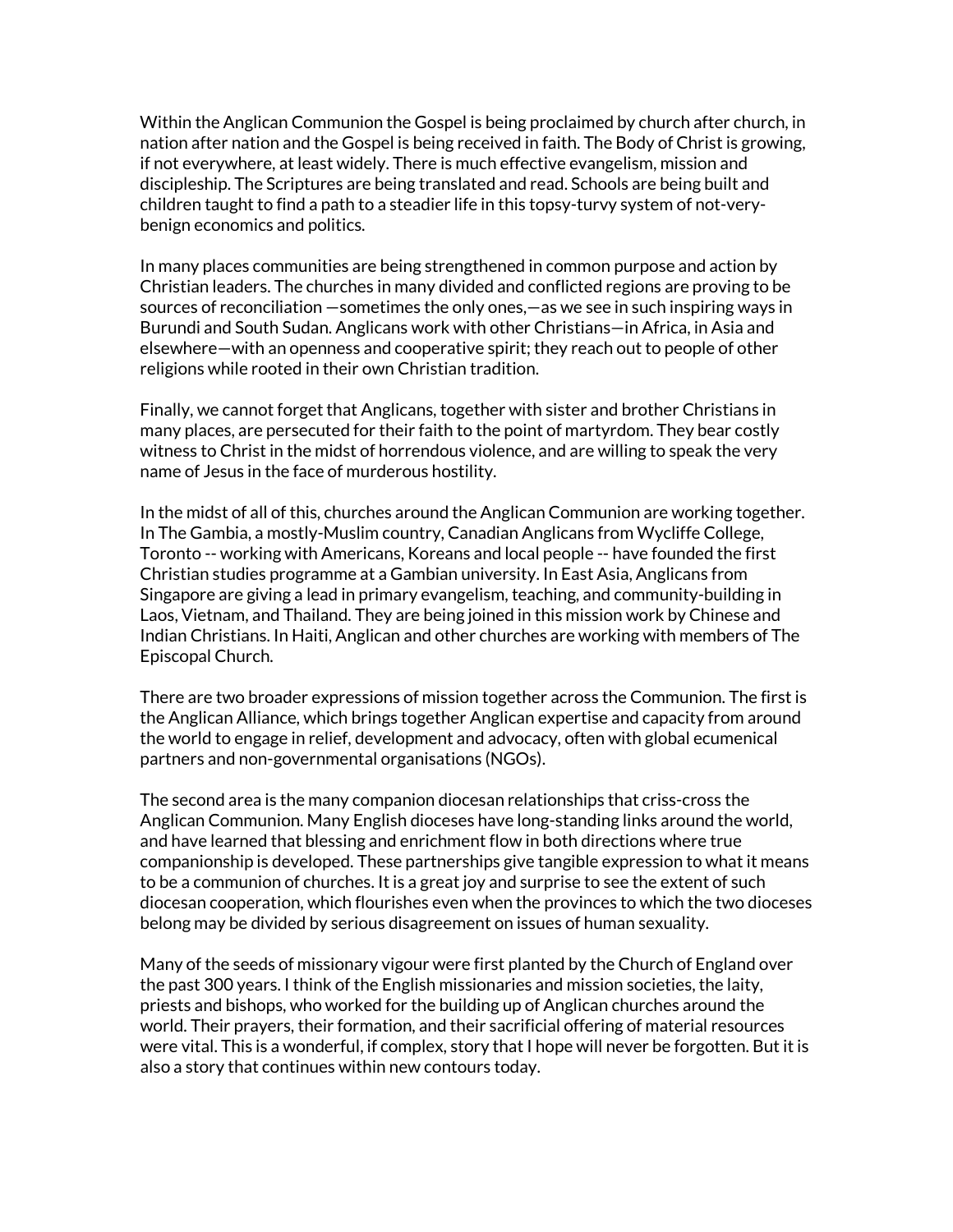I hope you realise this, because it is a fact that the Church of England today is giving necessary, effective and beautiful gifts to the wider Communion. You have taken the lead in some innovative evangelism such as Fresh Expressions, cathedral-related outreach, and your current focus on Reform and Renewal. You maintain a substantive focus in theological education that leads the Communion. English members serve on our ecumenical bilateral dialogues, and on the Inter-Anglican Standing Commission on Unity, Faith and Order, giving significant leadership. The Council for Christian Unity, and the Faith and Order Commission of the Church of England engage with the Unity, Faith and Order work of the Anglican Communion more than any other province. The English members of the ACC provide important leadership; the vice chair of the ACC Standing Committee is Margaret Swinson from the Church of England.

You provide extensive material and personnel resources for churches and larger societies engaged in meeting ecclesial and human needs – through the mission societies such as the CMS, USPG, but also through larger English ecumenical organisations such as Christian Aid. Closer to home, I must note the Anglican Communion Office in London. Our work is upheld by its staff, many of whom are your members. The ACO could not function without the financial support of the Church of England.

Finally, I remember with thanks before God the sacrificial and costly ministry of the Archbishop of Canterbury. In his own person and ministry Archbishop Justin is a focus of unity and common concern for the Anglican Communion. He has visited every single province of the Communion, and has formed personal and collegial relationships with each primate. The Anglican Communion remained intact during the Meeting and Gathering of Primates a year ago in Canterbury. Next to the Holy Spirit, this is due to Archbishop Justin. As an Instrument of Communion, the Archbishop of Canterbury is rooted within the Church of England. His ministry, with you, in service of the Anglican Communion expresses most powerfully what it means to be the 'elder sister church.'

I said that the Anglican Communion is vigorous; but it also faces challenges. Some are faced by all churches: economic displacement and political uncertainty; family dissolution; refugees and migration; grinding poverty, persecution. Political turmoil and inter-faith tension are growing problems. Some places are acutely unstable, and in too many places terrible violence is at work. All of these challenge the faith of the Church deeply, and call us to mission in new ways in uncertain contexts.

And let me say this: there is also the dispiriting and destructive dynamic of Anglican conflict over human sexuality that is so divisive between the provinces of the Anglican Communion, as well as within them. Our differences on this question can lead us to question the faith of one another, and can impede our common mission with one another to the world.

At this session of the General Synod, you have been reflecting on the pastoral issues of the place of gay and lesbian Christians—and their relationships—from your unique English context. You have been engaging with the House of Bishops' Reflection Group on Sexuality, which has entailed revisiting the pastoral provision for same-sex couples and repenting of homophobia, which is simply the position of the 1998 Lambeth Conference. I know that the issue of same-sex marriage is highly emotive within the church. I understand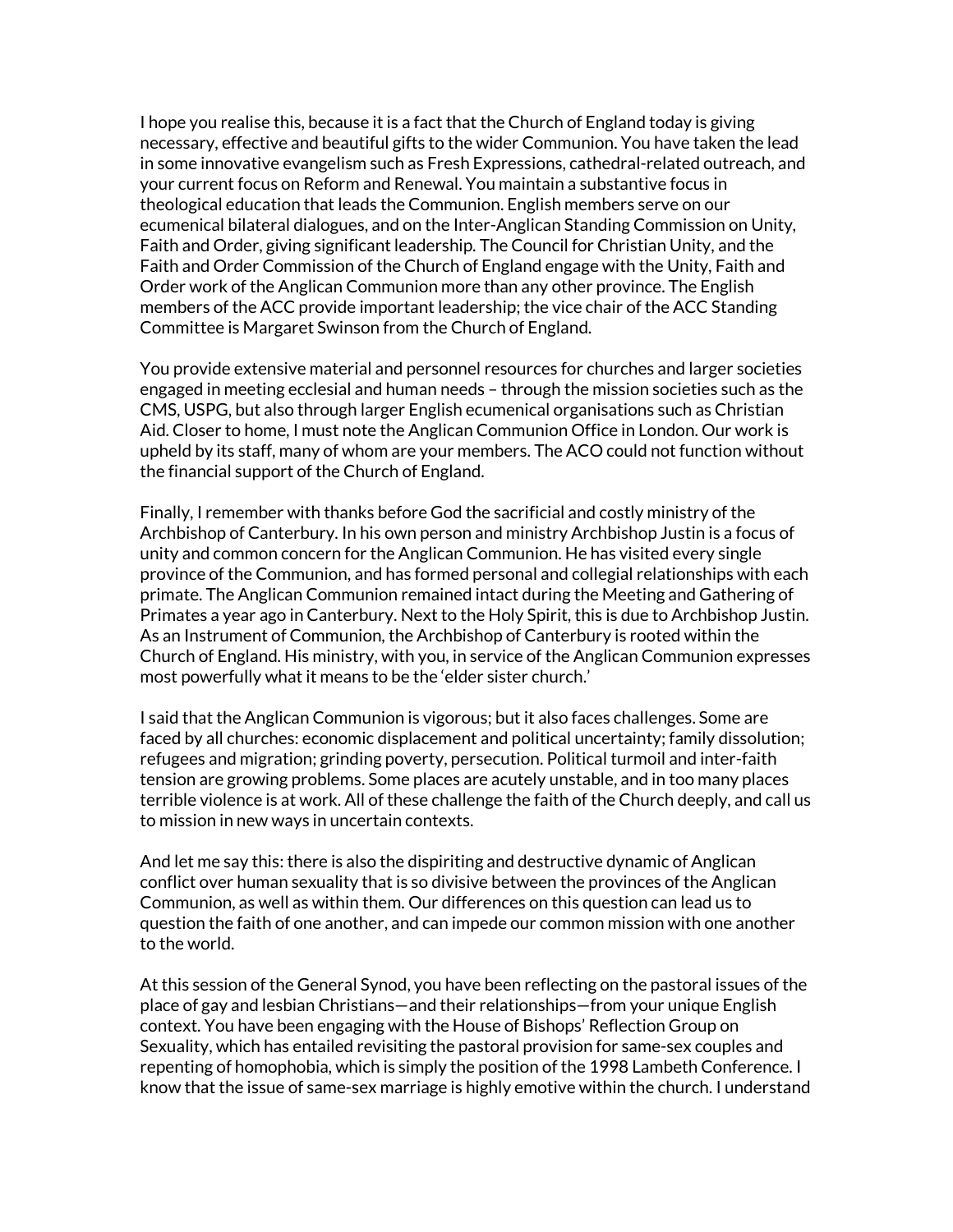the depth of passion on all sides of the debate, and I understand that any decision will leave some feeling disappointed and wounded by the outcome.

In my own African context, and more specifically my Nigerian context, the single most pressing issue around human sexuality is the criminalisation of homosexuality. While Lambeth 1.10 condemns homophobia, successive Primates' Meetings have gone further and have vigorously condemned not just homophobia, but governments who have advocated the criminalisation of homosexuality, which includes imprisonment and even the death penalty in some places. In Canterbury last year:

- The Primates condemned homophobic prejudice and violence and resolved to work together to offer pastoral care and loving service irrespective of sexual orientation. This conviction arises out of our discipleship of Jesus Christ. The Primates reaffirmed their rejection of criminal sanctions against same-sex attracted people:
- The Primates recognised that the Christian church, and within it the Anglican Communion, has often acted in a way towards people on the basis of their sexual orientation that has caused deep hurt.

The struggle for the legal, social, spiritual and physical safety of our gay and lesbian brothers and sisters is our issue in Nigeria and other places in Africa. The prophetic task for African Anglicans is to denounce violence and civil disabilities that are supported by members of our own communities and leadership. This is about changing attitudes, and we need the space to do this work on our own. We need to receive and re-receive the courageous stance of the Church of England against criminalisation of homosexuality in the 1960s.

However you have been led by the Spirit in your reflection on the place of gay and lesbian brothers and sisters in England, I pray that your decision may be received in such away by the provinces of the Anglican Communion that will help our equally vital agenda to change attitudes that will make people safe.

In the midst of our internal differences and disagreements on the question, let me tell you one thing I think is true about the Church in general: our internal life as the Body of Christ continues to be animated by the Spirit of God, as we expend ourselves outward on behalf of the lives of others. That is part of what it means to be a 'missional church'. And its truth is borne out by the very history of the Church of England over the past 300 years at least: vigour was kindled and then took form in looking outward. The theological and social debates in the Church of England in the 19th and early 20th centuries were given their creative life through the engagement of missionary bishops and leaders in their midst. This fertile energy of outward mission kept the Church of England focused on the power of Christ's call and equipping for some years to come. Has this now faded? I cannot help but thinking that the route to the Church of England's internal health is, as with any church, through her self-expenditure for the sake of the world, and hence the Communion's life in a particular way – an 'elder sister' for her siblings.

So, I believe the Church of England has a prescriptive vocation that I want to suggest to you today. It is to take your gifts, and make them the centre of your local energies: evangelism, pastoral care, growing congregations, theological education, ecumenical passion and acuity, resources, and diocesan labour. Nurture all these gifts; share them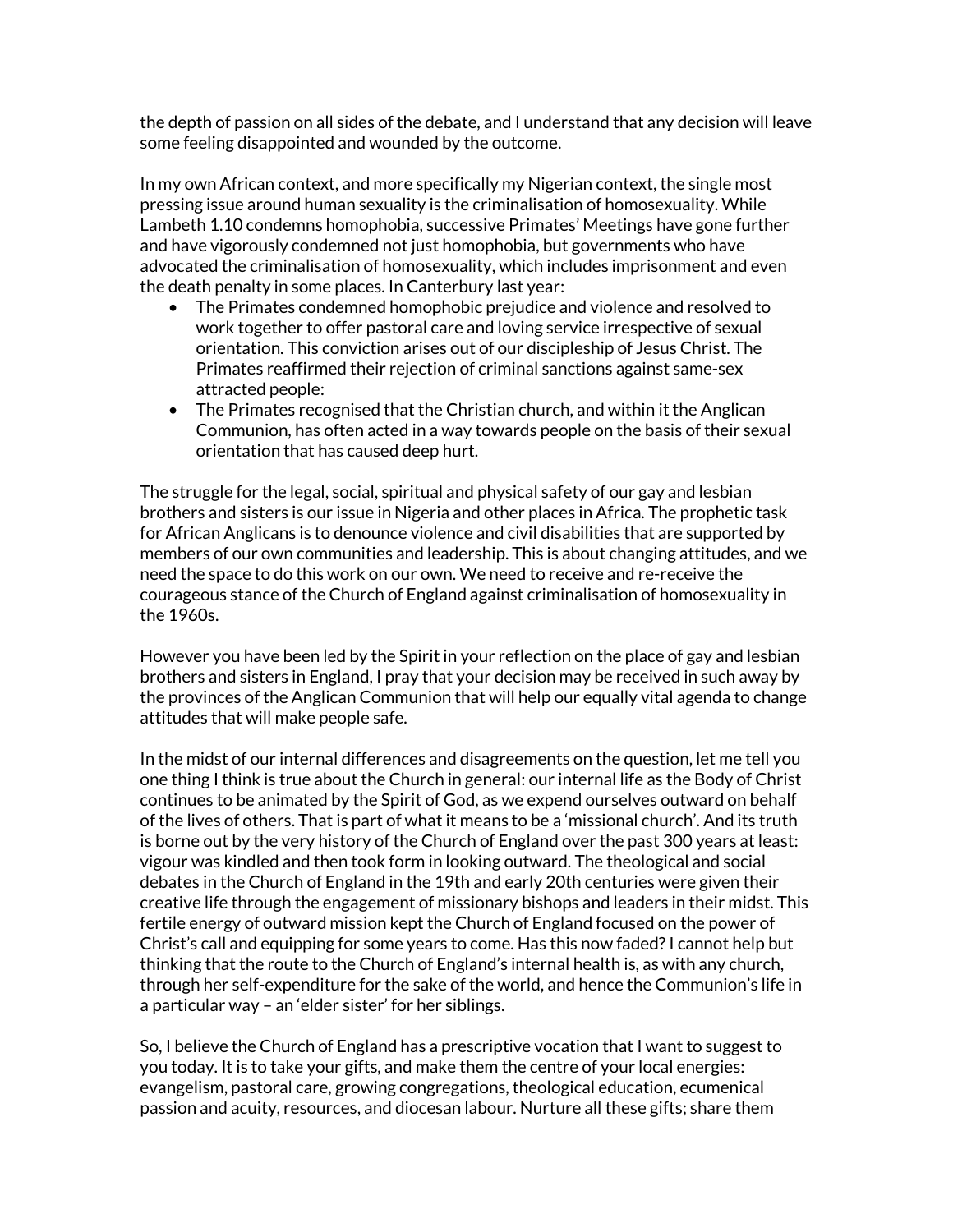amongst yourselves; share them around the world; share them with your entire younger sister churches of the Anglican Communion, not as a favour, but as the very source of your own life, which it is.

The 1920 Lambeth Conference met with the horrors of the First World War still fresh in the collective memory. A great sorrow had set in within the Church. The bishops at the Conference, however, were called to a new hope -- sober, realistic, but also vital. It was hope aimed at the Church's outward movement. In their Conference's Encyclical Letter, the bishops offered a vision of our mission, which is still true today, a vision that derives from God's own life and purpose. Here is what they said: (I have modernised the gender specific language):

"[God] made [human beings] for love, that they might love Him and love one another. They rejected His purpose, but He did not abandon it. [God] chose a nation, and made it in a special sense His own, that within it the love of God and [human beings] might be cultivated, and that thus it might enlighten the world. Into that nation [God] sent forth His Son, both to reconcile the world to Himself and to reconcile men [and women] one to another. And [God's] Son formed a new and greater Israel, which we call the Church, to carry on His own mission of reconciling [human beings] to God and [to one another]. The foundation and ground of all fellowship is the undeflected will of God, renewing again and again its patient effort to possess, without destroying, the wills of [people]. And so [God] has called into being a fellowship of men [and women], His Church, and sent His Holy Spirit to abide therein, that by the prevailing attraction of that one Spirit, [God himself], the one God and Father of all, may win over the whole human family to that fellowship in Himself, by which alone it can attain to the fullness of life. This then is the object of the Church".

This is the 'history of the world' in which our church has its place: to 'win over the whole human family' into the communion of God in Christ. This history is about moving outwards in the name of Jesus; moving outwards in fellowship or communion, as it grows larger and larger. Everything we do is to be measured by this calling. Everything this session of the General Synod will do is to be measured by this calling.

The disagreements and struggles that the Church of England is facing in this era are not unique. But they are also not easily resolved in some institutional or structural fashion. Let me tell you: I have been around the Communion, around the world and there is no one way to thread this needle at the moment. That doesn't mean that the issues are not important; it means we are not up to the task of resolving them faithfully right now. So what do we do? We do what we have been gifted to do, what we do best: give ourselves to our sisters and brothers in the Communion and beyond, in the name of Jesus Christ. We give of ourselves, so that we are in an outward posture to be led by the one who bears that name, the Lord himself, who leads by serving, and whose followers discover in their own service, that they are taken somewhere they had never expected. This is not evasion; this is faith.

Because churches, like Christians, do not exist on their own, but are granted grace to be a community, a communion, for the sake of the great ministry of Jesus who gathers all peoples to himself. We will be better prepared to engage the shape of this ministry of gathering – its institutional demands, which are real – as we first give ourselves over to it as a priority. This may mean setting aside certain difficult matters for now; it may mean self-restraint of a sacrificial kind for now; it may mean patience of a painful kind for now.